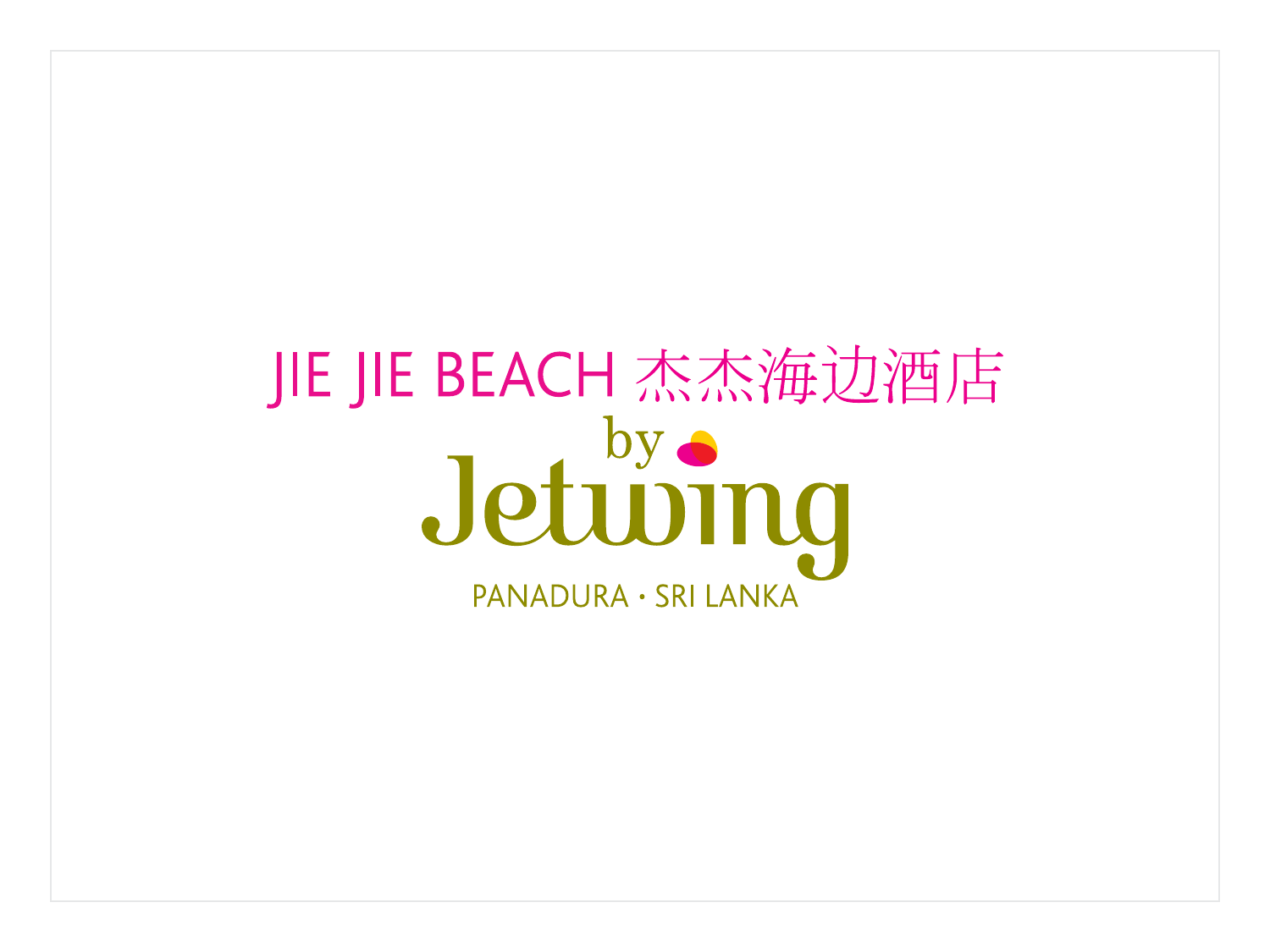



#### Hidden Paradise

Famous for its rich, historical architecture, paradisical stretches of golden shores, lush groves teeming with coconut trees and a constant serene whisper from the azure waves, let Panadura's magic envelope you and take you far and away from all the hustles of city life.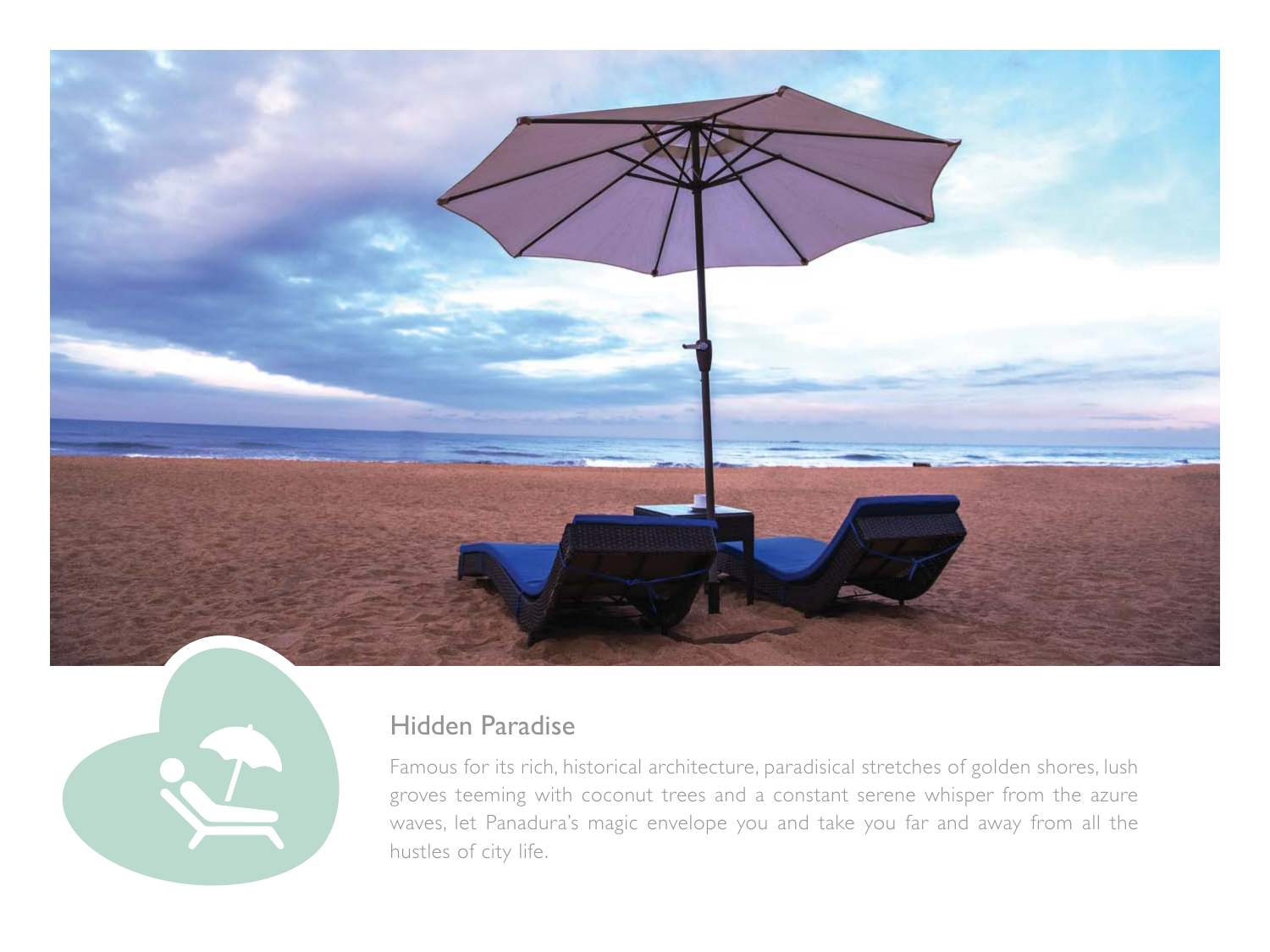



#### Suite Yourself

Designed with nature's luscious elements in mind, the resort offers the highest standards of interior design with opulent features that are reminiscent of an idyllic tropical paradise. Over a 100 rooms branched into 6 different categories make up the vast premises, each carefully curated with the best of facilities to accomodate all your needs.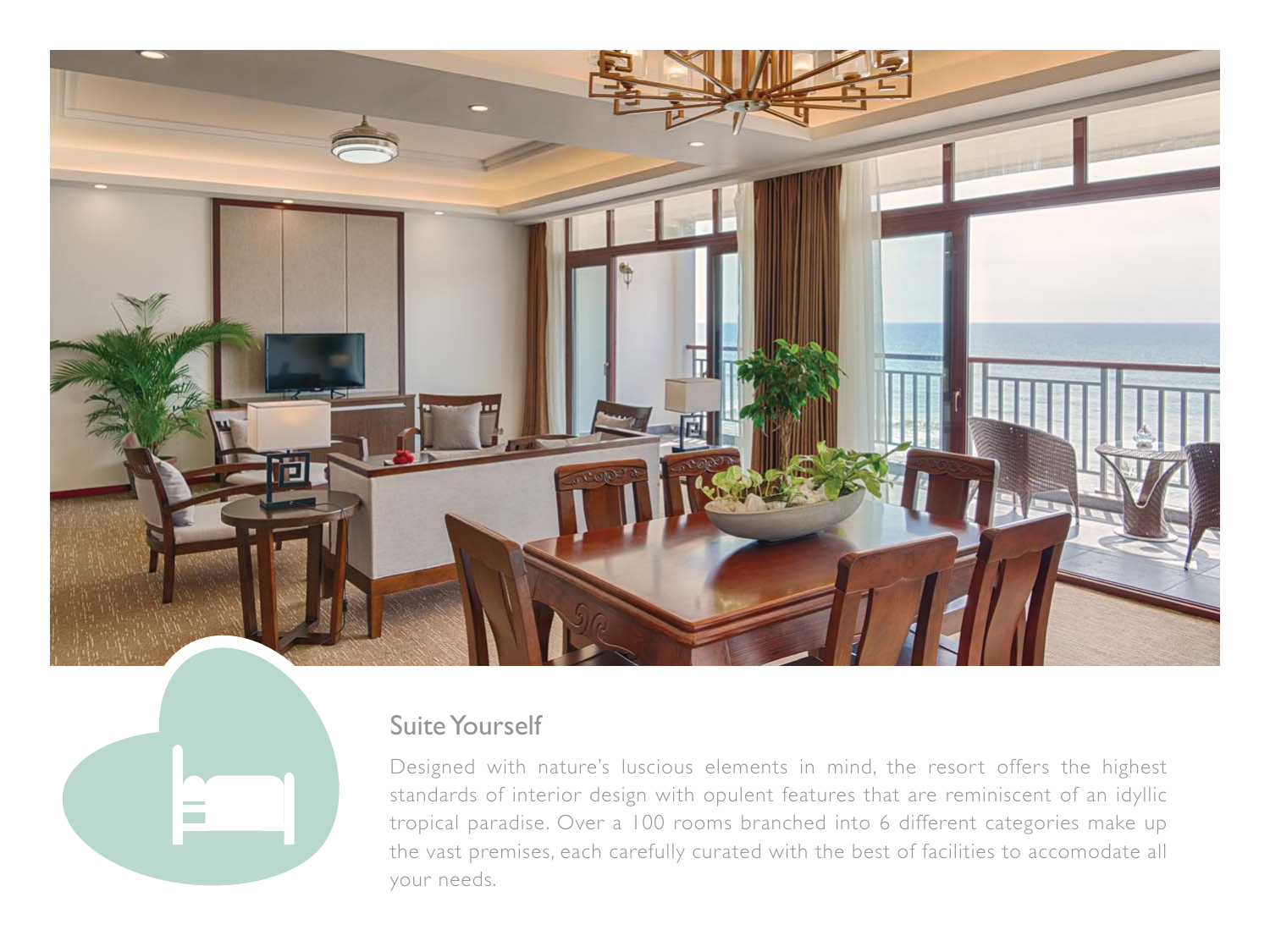



### There's Always Something To Do

Relax and unwind with a refreshing pina colada by the pool bar. Or perhaps you'd like to belt out a few notes at the Karaoke Lounge? No matter the activity, you'll find there's plenty of adventures to be had.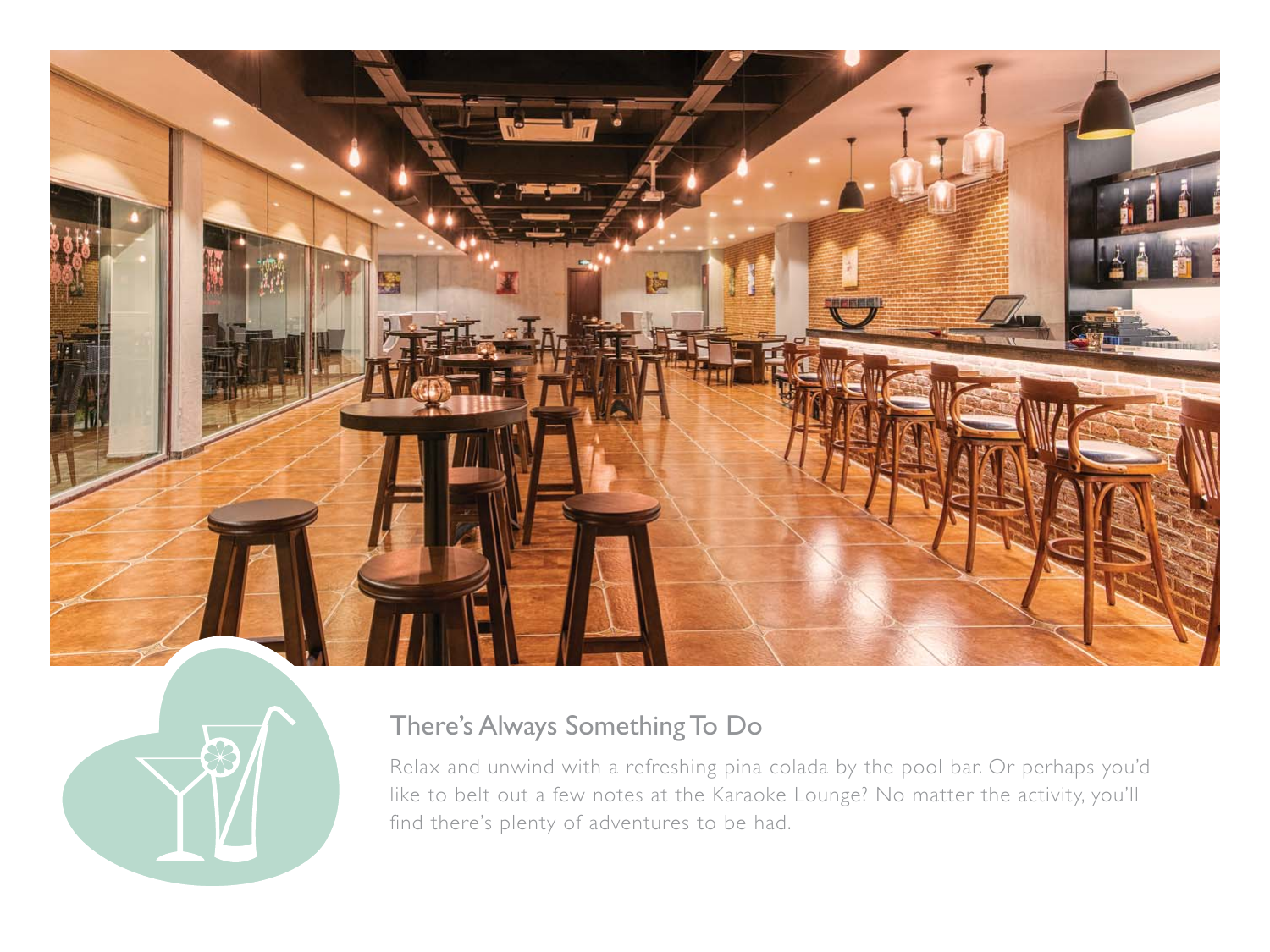



## Make Your Special Occasion Extra Special

Here at Jie Jie beach by Jetwing, we pay extra special attention to detail, so when it comes to any and all of your exclusive functions, rest assured we'll do our part to make it the most memorable event, ever.